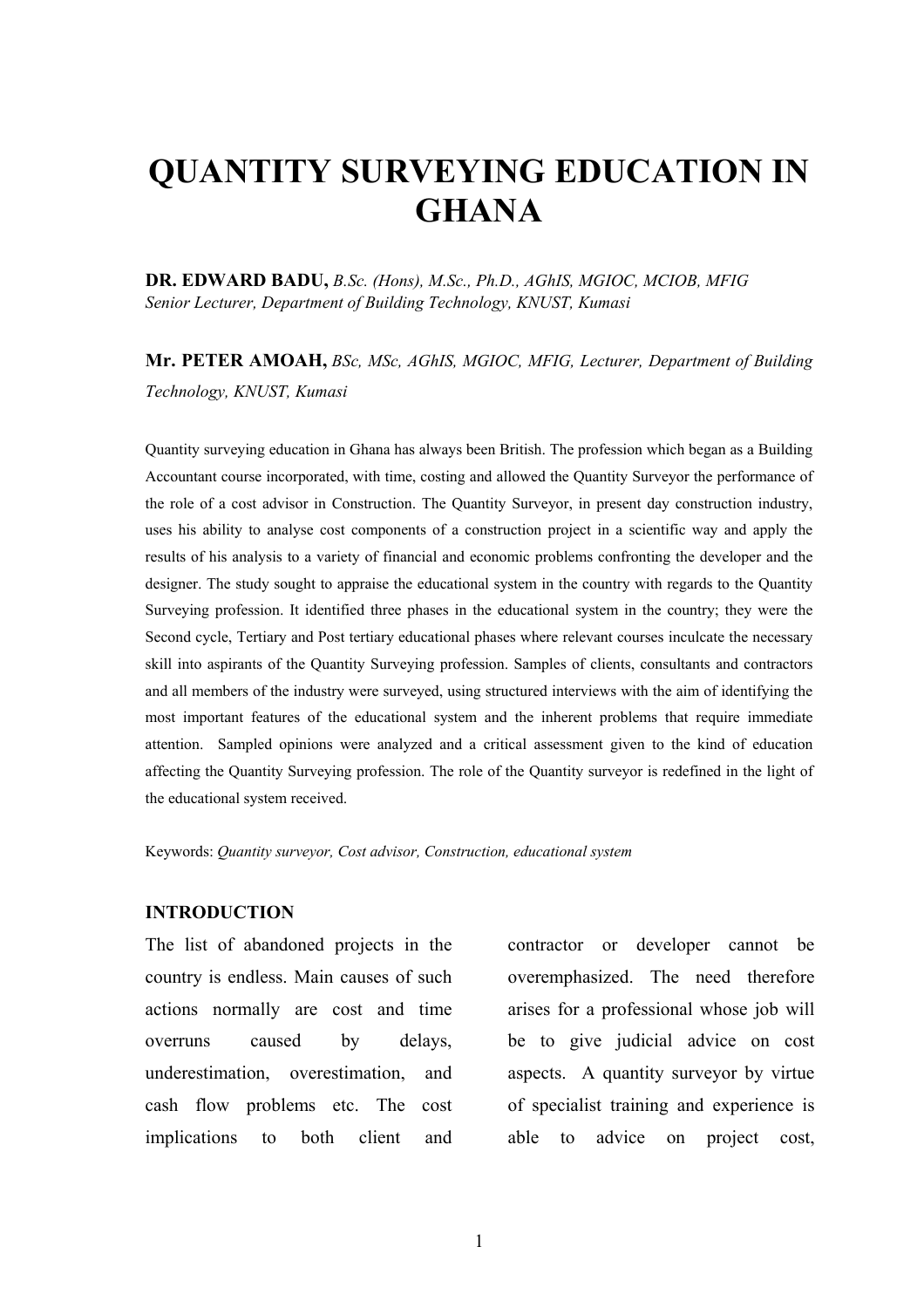expenditure and also ensure that the financial provisions of the contract are properly interpreted and applied, prepares interim valuation and final account. A quantity surveyor is a professional in the construction industry who has the ability to analyze both cost components and practical physical construction works of a project in a successful way so as to be able to apply the results of his analysis in solving problems peculiar to each project. The introduction of the Professional Bodies Registration Decree 1973 (National Redemption Council Decree No. 143, Section 18:20) allowed only those belonging to the Quantity Surveying division of the Ghana Institution of Surveyors to practice Quantity Surveying in Ghana.

Qualification is on the basis of passing professional examinations administered by the Ghana Institution of Surveyors which is developed along the lines of a parent professional body- the Royal Institute of Chartered Surveyors or the Institute of Quantity Surveyors. Bearers of a degree course in Building Technology undertaken by the University of Science and Technology are qualified to take the examinations.

There are several options in the Quantity Surveying field. One could be a project manager, a contractor, or client's Quantity surveyor. The nature of the profession in all these fields requires primarily a fair extent of knowledge in both design and economics of the construction market. The required training to enable the performance of such a role begins during the second cycle institution phase, now the senior secondary school system where various subjects in the sciences, technical as well as some general arts with emphasis in elective mathematics provide necessary knowledge for application in the Tertiary phase. Another trend is achieved through Technical and Vocational Institution in the country.

A Ghana Education Service release confirms about twenty Technical and Vocational Institutions in the country. (Ministry of Education Ghana, 2000). The idea with this system is to escape the degeneration of education into mindless book learning (Hegarty 1976) and hence obtain technical knowledge, which will enable them to offer the best practical service to clients. In this case distinguish between good work and bad work and be encouraged to do the former (Schumacher 1977).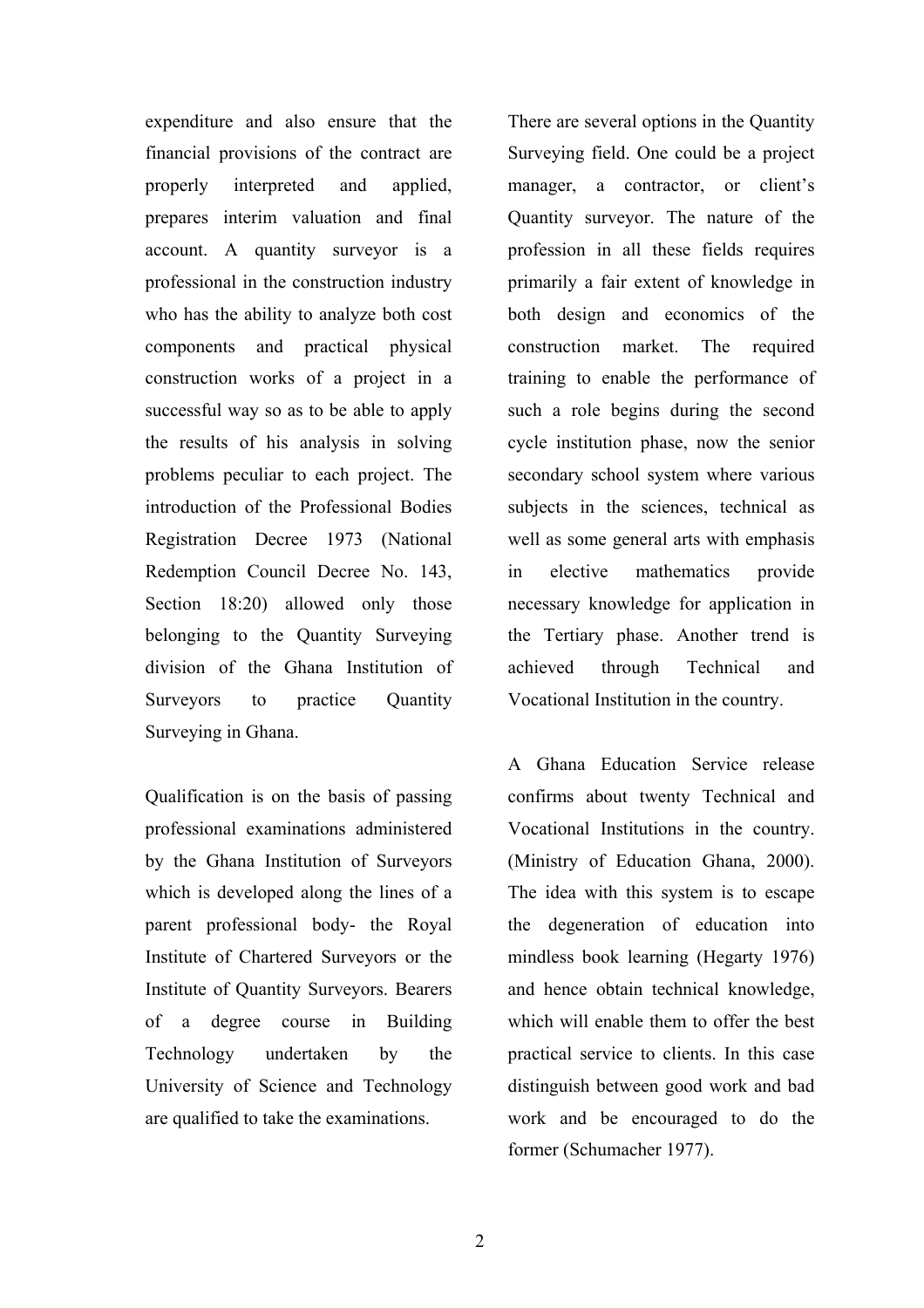The system of education includes a formal system of training in a Technical school and Polytechnic where after successful passage through the levels of training (Intermediate level - Advanced level grade 1) one obtains the City and Guild certificate at those various levels. The emphasis here is practical training and hence the professional who goes through this system is made capable to play his/her role with full understanding of current construction practices applied.

The quantity surveyor is a necessary resource professional for any country. His role to the national economy cannot be overemphasized for example when one considers the provision of infrastructure to meet the Ghana Government's initiative to achieve middle income level status by the year 2020.

#### **BASIC EDUCATION**

In Ghana, children spend nine (9) years from Nursery through the Primary school. From 1987 the emphasis has been on "Basic" education. What this means is that education is compulsory and free for children from the ages of 6 to 15. The old system, which offered up to twelve years of primary education, followed by five years of secondary school (at the end of which pupils took the West African Examinations Council's GCE "O" Levels) and twoyear of sixth form (ending with the WAEC's GCE "A" Levels), was phased out.

At the basic level, the new system consists of six years primary education and three years of junior secondary school, at the end of which pupils sit for the Basic Education Certificate Examination (BECE).

This Education Reform Programme launched in 1987 changed the structure of the education system from the former statutory 17 years of pre-university schooling to 12 years. English is the medium of instruction in all schools in Ghana. Ghana has 12,130 primary schools, 5,450 junior secondary schools, 503 senior secondary schools, 21 training colleges, 18 technical institutions, two (2) diploma-awarding institutions and 11 universities serving a population of about 20 million; this means that most Ghanaians have relatively easy access to good education in contrast to the time of independence in 1957 (Ministry of Education)

### **SECONDARY EDUCATION**

The junior secondary school education can be followed by three years' senior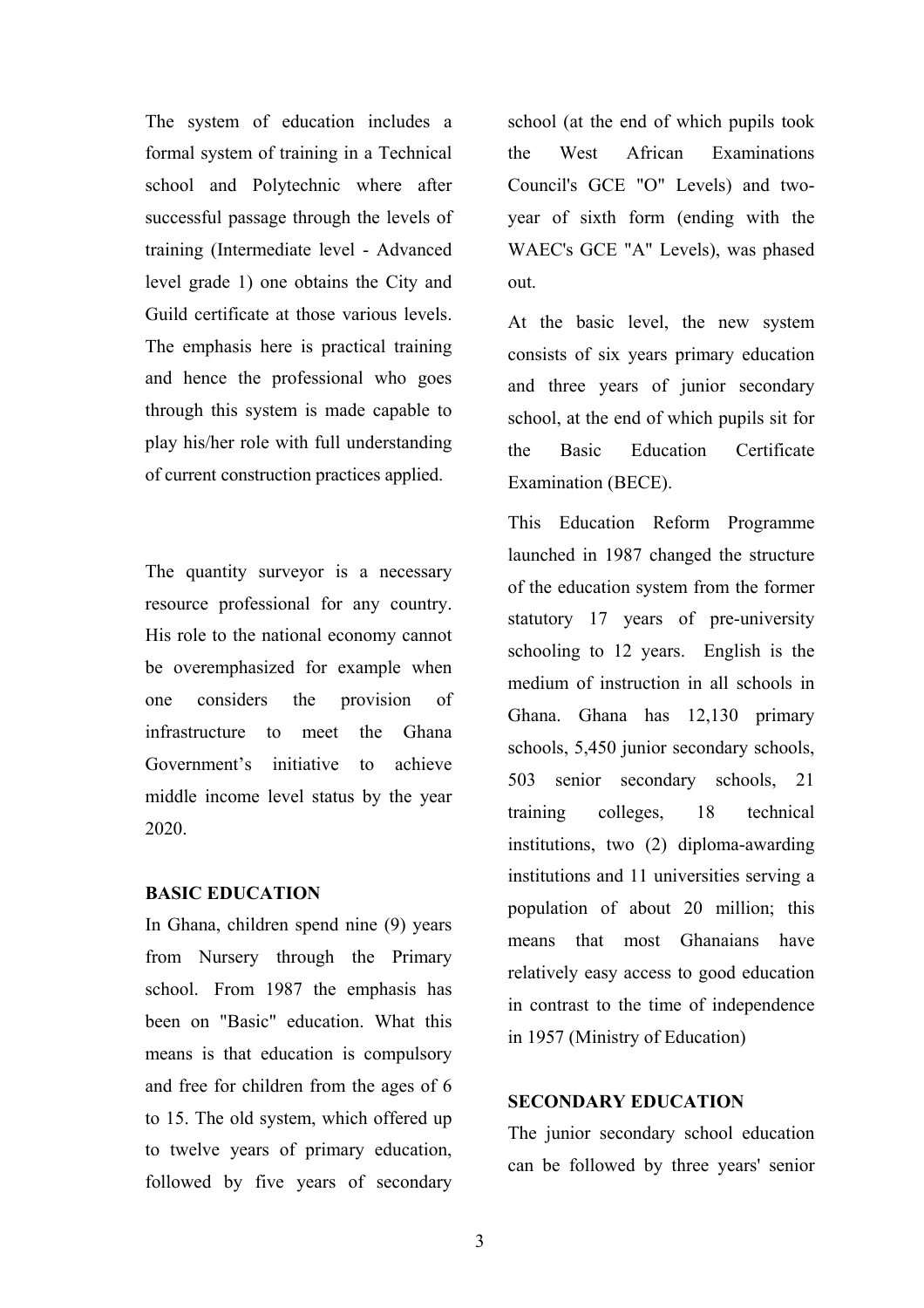secondary education at the end of which students take the Senior Secondary School Certificate Examination (SSSCE). Other alternatives include attending a technical or vocational institution or joining the labour market. The average age range of students in the

Senior Secondary School is 14 - 19 years.

#### **CONTENTS OF CURRICULUM**

The Senior Secondary School curriculum comprises Core subjects and Elective subjects. Every student offers the four core subjects, which are: English Language, Mathematics, Integrated Science (including Science, Agriculture and Environmental Studies) and Social Studies (formerly Life Skills and embracing Economics, Geography, History and Government).

In addition to the Core subjects, students are required to offer at least three electives from a particular programme. There are five programmes namely: Agriculture Programme, General Programme (Arts or Science option), Business Programme, Vocational Programme and Technical Programme. A choice of the General and Technical programme is prerequisite for the Quantity Surveying profession.

The new Education Reform Programme has been designed to be practically oriented with skills development from the JSS level through SSS up to tertiary level. The necessary skills inculcated in the pupil whose attention was much directed towards Social studies and the Sciences veers him /her towards the Quantity Surveying direction.

#### **SKILL DEVELOPMENT**

At the completion of basic education, the pupils should have been exposed to technical and vocational skills, which should later be improved upon in vocational schools, technical institutes, secondary, technical school, polytechnic or university levels. However, this concept has still not been fully put into practice.

The content of the vocational and technical subjects (in JSS and SSS) and courses (in technical institutes) continues to be almost all theoretical with little or no practical activity.

A major deficiency in the Education Reform Programme is the lack of skills development even if at varying levels of emphasis. The lack of teaching/learning time allocation and resources as well as that of qualified and experienced technical/vocational teachers are the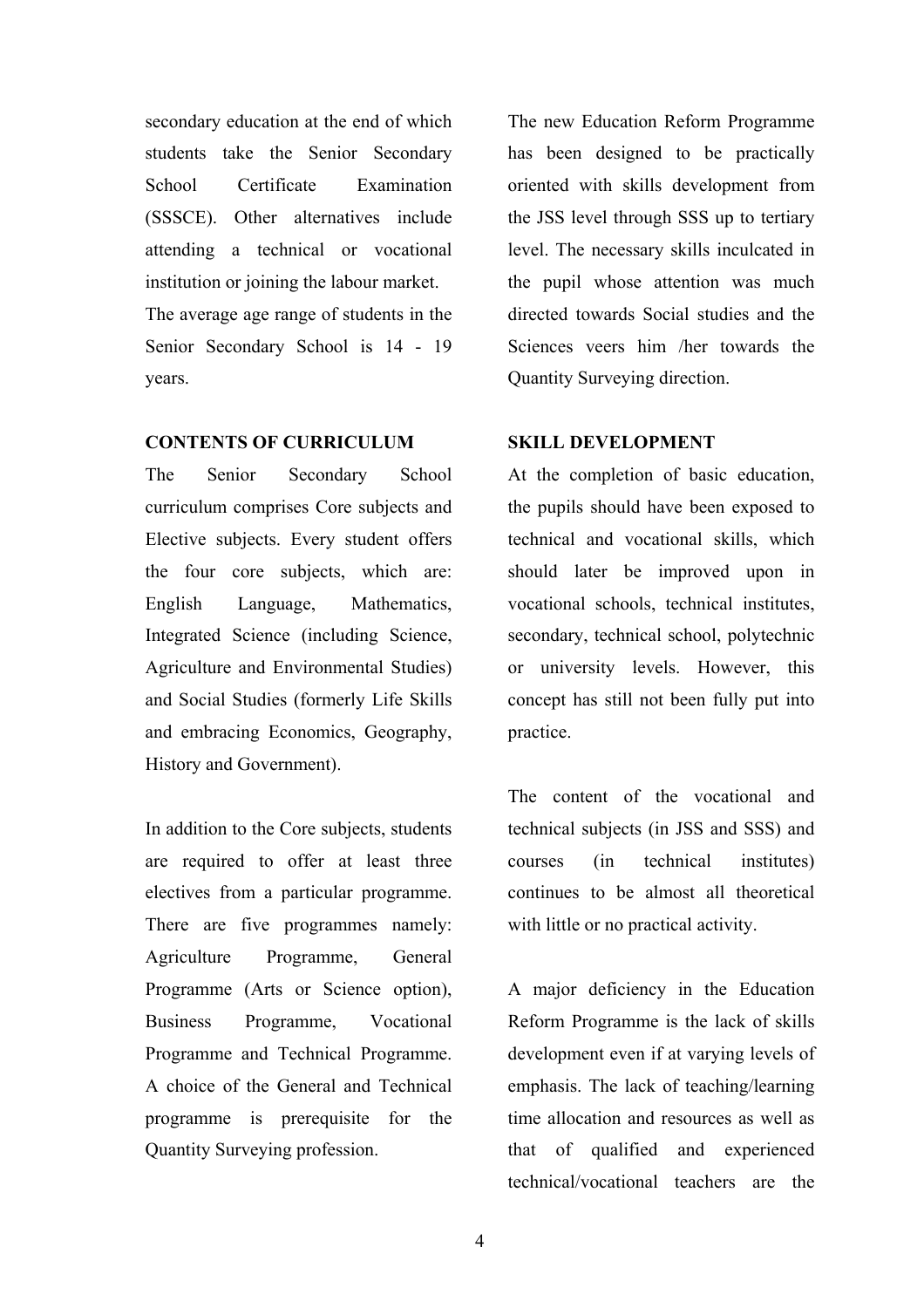major causes of this deficiency. Another major drawback is the lack of linkages between the different levels of education.

# **TECHNICAL AND VOCATIONAL EDUCATION**

Aspiring Quantity Surveyors can pursue technical education at any of the following institutions: secondary technical schools, vocational centers, polytechnics, technical institutes and technical teacher education colleges and universities. Technical institutes offer several programs: pre-technical courses, general technical courses and craft courses.

The general Technical courses offered in Engineering Technology and Building, require two-years of full-time study and a Pre-technical course. The craft courses also offered in Engineering Technology and Building, take two years to complete and lead to examinations of the City and Guilds of London Institute awards or local examinations. Graduates of the craft courses then can go on to apprenticeships or to the Polytechnics for advanced craft courses.

Polytechnics offer programs leading to the City and Guilds of London Institute overseas awards of the Ordinary

Technician Diploma (OTD), which requires two years of study. The Higher Technician Diploma requires a further two years of study following the OTD. Graduates of these programs are qualified to work in local industry. Specialized post-secondary technical institutions include Ghana Institute of Management and Public Administration (GIMPA) and Institute of Professional Studies (IPS).

#### **TERTIARY EDUCATION**

Higher education in Ghana is provided by Universities, University colleges, polytechnics and pre-service training institutes. All institutions of higher education fall under the jurisdiction of the National Council for Tertiary Education, which is administered by the Ministry of Education. The polytechnics are currently being upgraded and will soon be authorized to offer universitylevel courses, in this regard with the offer of a Bachelor of Science on completion.

Entrance requirements for Bachelor degree programs were five credits at "O" level, plus two or three "A" levels under the old system. For applicants who have taken the Senior Secondary Certificate Examination under the current system, a University Entrance Examination may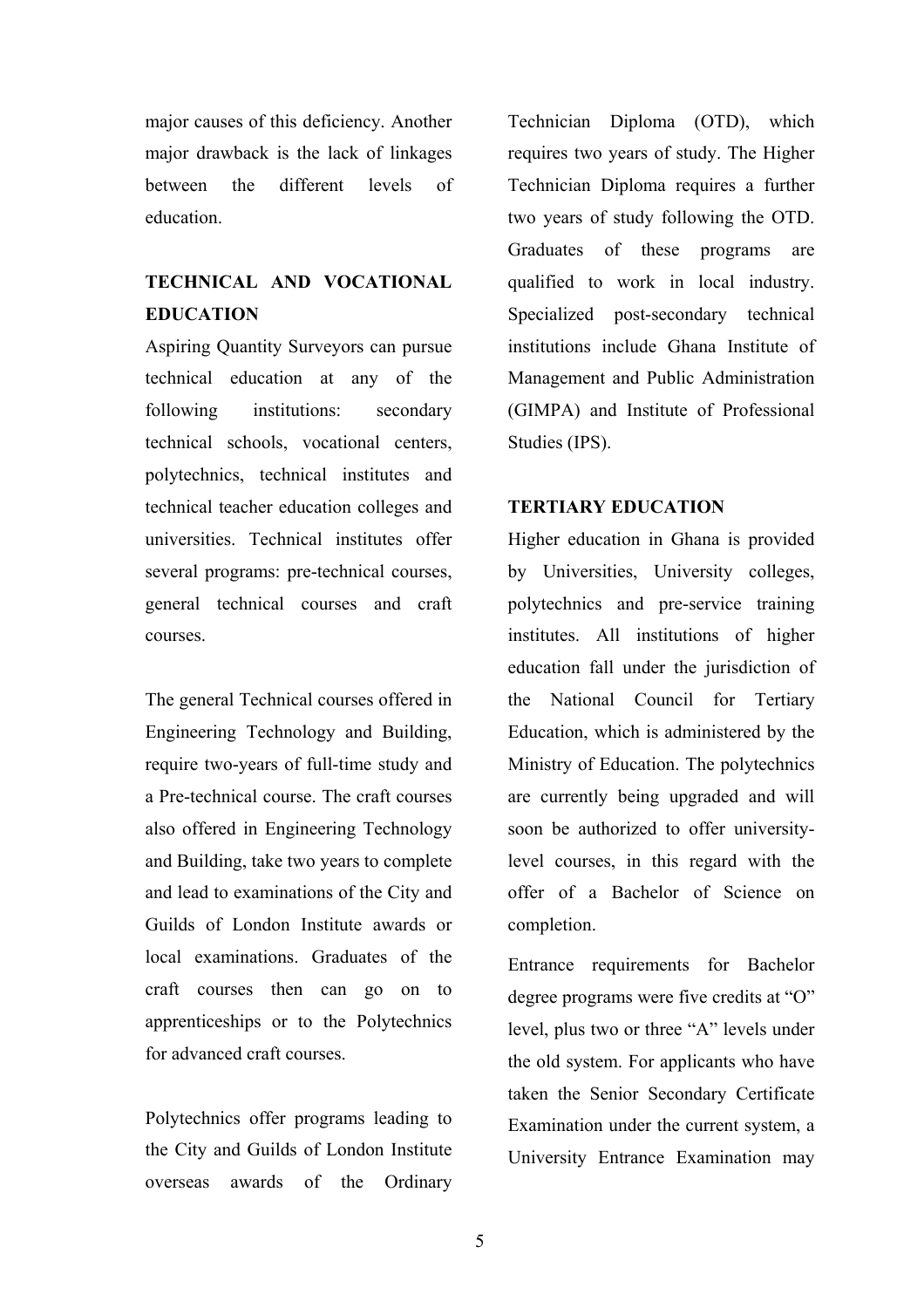be required. The Mature Students Entrance Examination is an alternative admission requirement for members of the industry who might have risen up through craft courses pursued at the Polytechnic level.

Bachelor degree programs at the University of Science and Technology take four years.

### **POLYTECHNIC EDUCATION**

Every Government sees polytechnics as critical to the knowledge society. Far too often the focus of discussion of the knowledge society has been exclusively on a handful of scientists and managers who are seen as making the key decisions for developing the economy.

The role of polytechnics in Ghana reflects the definition given to Polytechnic Education, which emphasizes diversity, vocational training and promoting community learning. The object of integrating Polytechnic training with on-site training is to achieve a national benchmark of skill level for tradesmen coming into the industry. For every polytechnic these should take precedence over the provision of the sort of degree programmes that aim to emulate or compete with the universities.

The definition of a Polytechnic clearly identifies the role of polytechnics as covering a broad range of activities – including research (and particularly applied and technological research), a provider using the protected term 'polytechnic' or 'institute of technology' have its activities classified as comprehensive teaching; community education and training; and/or industry or professional education and training (in at least four fields).

In addition, a polytechnic or institute of technology might also have some of its activities classified as:

- learning and assessment support;
- specialist teaching; and/or
- specialist teaching and research (in areas where the polytechnic or institute of technology offers post-graduate programmes).

The polytechnics were created to focus their efforts on their areas of specialisation, and hence discouraged from undertaking activities that are more effectively carried out by other providers. The Polytechnics in the country offer a wide range of courses which have varied application in the construction industry especially in the field of Quantity Surveying.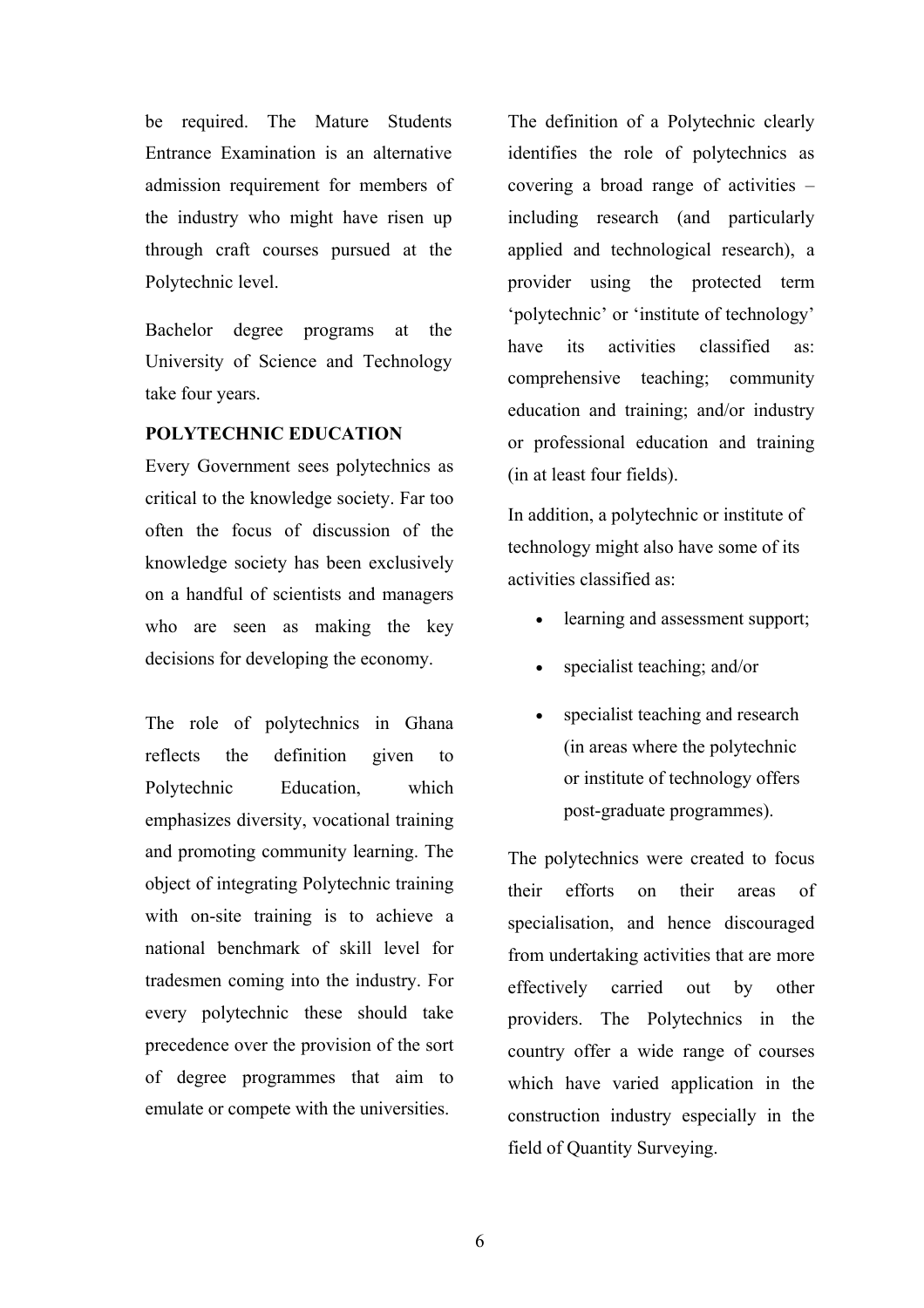Charge Hand/Sub Foreman, Contract Foreman, Contracts Supervisor, Project Management, Estimating and Quantity Surveying become the roles into which the Polytechnic seeks to model its students. Training courses in management skills, dispute resolution, basic planning and programming skills inculcates the proven ability and skill at working to deadlines and construction programmes, liaising with and organising sub-contractors, problem solving and decision-making. The future Quantity Surveyor at the Polytechnic level obtains knowledge of the realities of the industry and obtains skills in computer and analytical, negotiation, arbitration and mediation skills.

#### **UNIVERSITY EDUCATION**

University education in Quantity Surveying is mainly provided by the Kwame Nkrumah University of Science and Technology. The Department of Building Technology of the Faculty of Environmental and Development studies has the responsibility of training qualified persons in the discipline of Quantity Surveying.

The Department started producing graduates in 1966. The course structure prepared then allowed for graduation in either of two options. The first was the

Quantity Surveying option and the second, the Building Management option. It was realized after a few years however that there was a drift towards the Quantity Surveying option. Majority of the candidates, about  $80\% - 90\%$ . opted for Quantity Surveying. Those who chose the other alternative later on became participants of the Quantity Surveying option. A merger of both options to create the required balance was considered after careful thought.

The general courses offered included Materials and Construction, Theory of Structures, Measurement of Construction works, Building management, Laboratory/ Workshop practice, Contract Administration and Professional Practice, Building Maintenance, and Building Economics.

The Quantity Surveying option at the final year level involved basically an advanced quantity surveying course. The Building Management option involved a course in Quantitative Techniques in Management. Other such elective courses included Advanced Construction Technology and Advanced Building Structures. Students, in partial requirement for the completion of the course, were required to identify, investigate and prepare reports on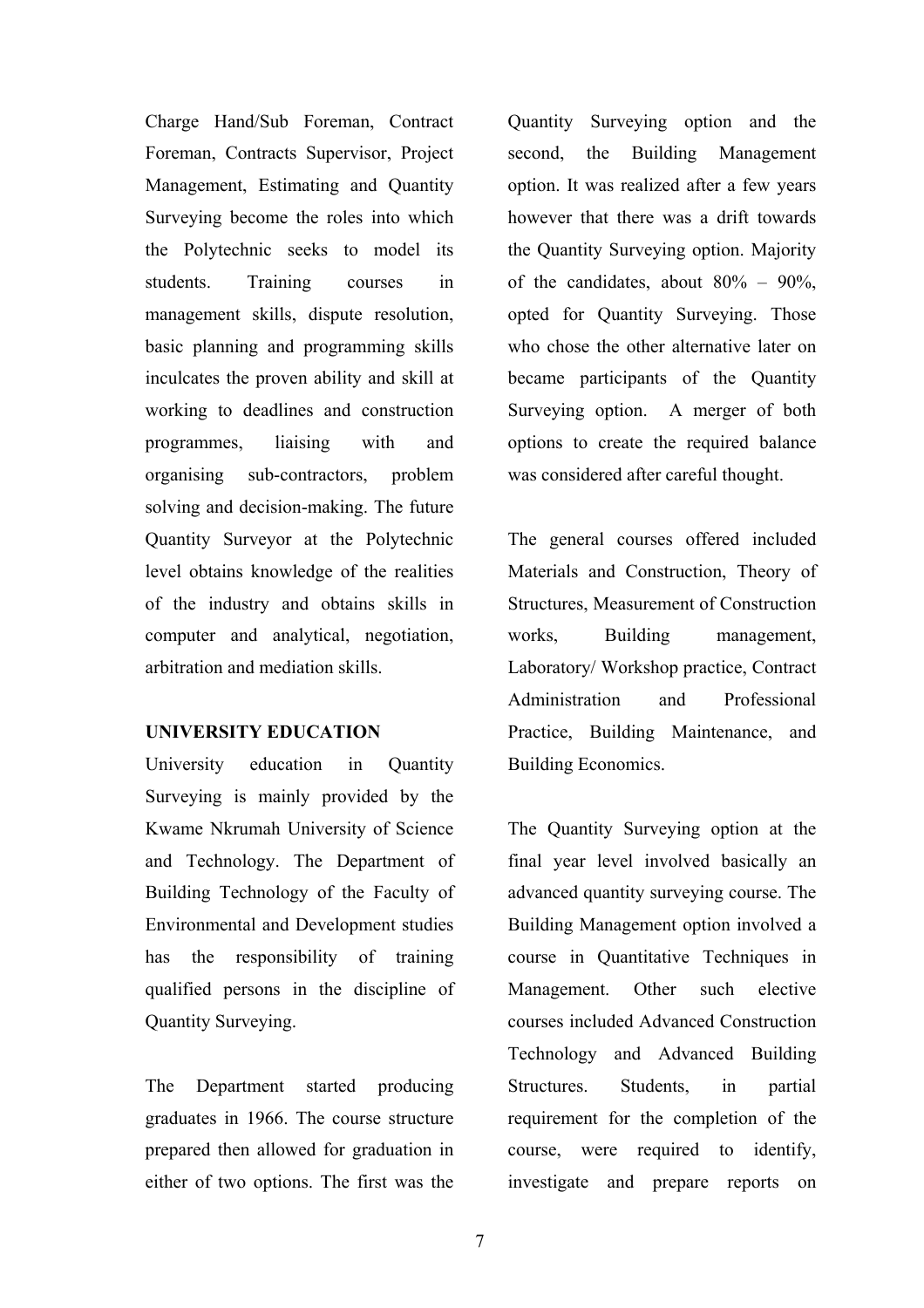current problems in the construction industry.

The merging of the options however did not come without any disadvantage. The in-depth knowledge associated with specialization and the emphasis required for careful detail to specifics became absent. The idea now is to consider making either of the options Bachelor of Science degree course.

The department has since its inception graduated over 450 high-level personnel for the construction industry in Ghana. Out of this only a handful have had the opportunity of undertaking postgraduate studies- mainly in universities overseas at considerable cost to the Ghanaian tax payer. (MSc. Construction Management Brochure). A Master's programme has therefore been established to assist many graduates to realize their goals of furthering their studies.

#### **MASTER'S PROGRAMME**

The programme is an MSc. Course in Construction Management. The course commenced in 1997. The diagram below illustrates the course structure.

| First two semesters   Last two or four |          |  |  |  |
|----------------------------------------|----------|--|--|--|
|                                        | semester |  |  |  |

#### Lectures/ Exams Project work.

A systematic study of the construction cycle is achieved in the first two semesters with lectures and tutorials and course works. The incorporation of seminars also encourages the exchange of ideas between course participants. Written examination at the end of each semester of the first year and a continuous assessment of course work is basis for assessment. The Project work is undertaken as a research work leading to an externally and internally examinable thesis. The thesis always requires oral defense.

The timing for the project work is either full time where the participant stays on campus and completes his project in one year of continuous study. Or else the student can return to normal employment at the end of the first year taught course and undertake the project over a twoyear period.

The courses taught include Managerial Economics, Project Resource Management, Computer Applications, Statistical Methods, Operational research, Marketing, Research Methodology, Project Administration, Project cost Management, Project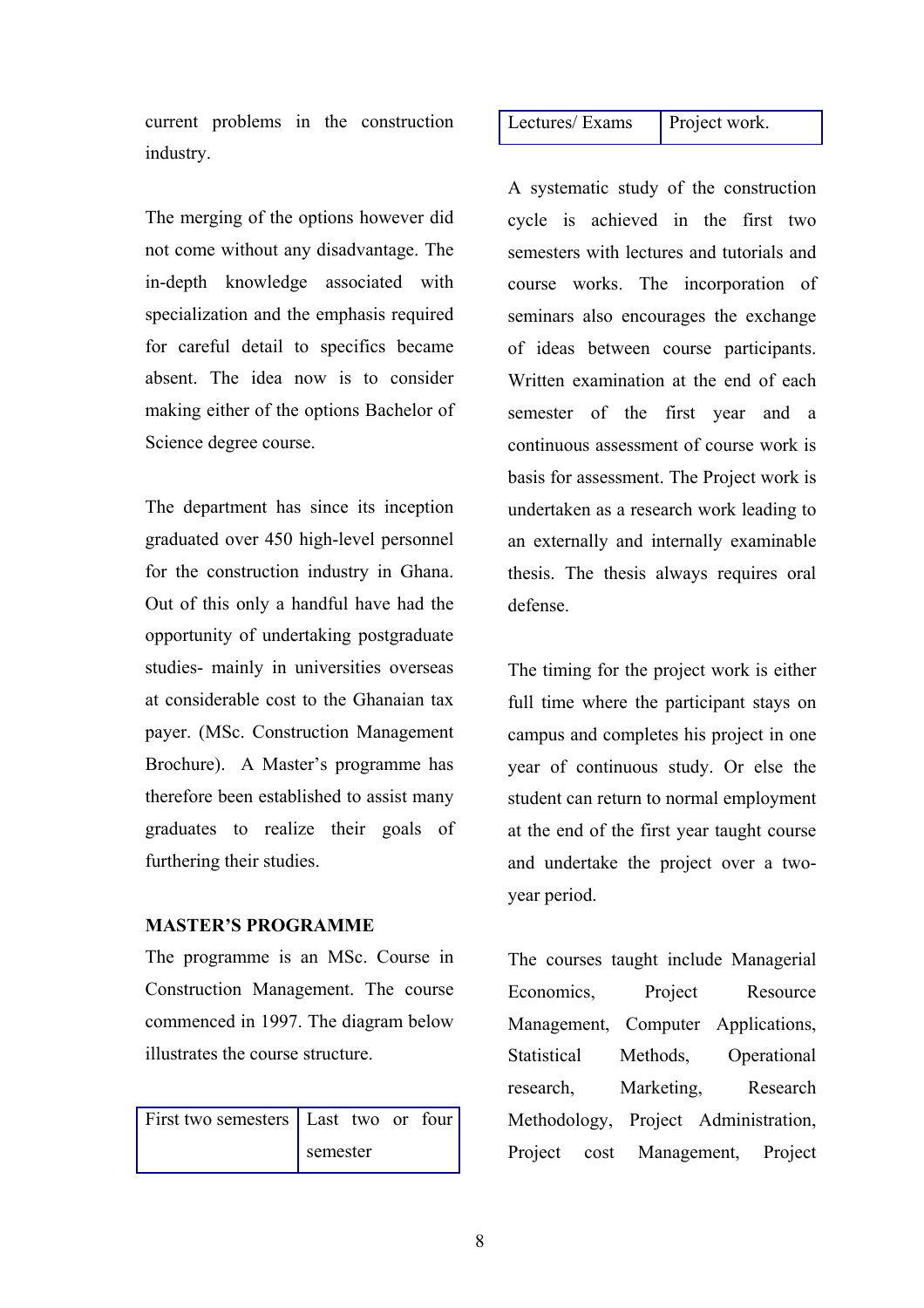Planning and Control and Construction law.

It is opened to Architects, Civil Engineers, Quantity Surveyors and Building Technologists.

# **MEMBERSHIP OF GHANA INSTITUTION OF SURVEYORS; ENTRY REQUIREMENTS**

Entry into corporate membership of the Ghana Institution of Surveyors is regulated by a test on "Practical Application of Quantities". The test comprises four written papers in the areas of:

- Measurement;
- Building Economics;
- Professional Practice procedure; and
- Building Contracts, Claims and Arbitration

A candidate must score an average of 55 marks and not less than 45 marks in any of the four papers. The conditions set for eligibility are that he/she must register first as a probationer with the institution and then undergo training in an approved office for two years after he/she has completed his/ her National Service.

The syllabus offers three other alternative routes towards membership. They are:

#### **OPTION 1**

Stage 1: Register as a student (Have credits in five subjects) two of which must be Advanced levels; Mathematics or Science and English inclusive;

OR

In case of Technician, one Advanced Level

Stage 2: Take Intermediate Examination Stage 3: Take Final Examination Stage 4: Take Test of Professional Competence (Candidate to fill Log Book Working 3 years in an approved office and answer a practical problem related to the aspect of professional practice).

The Intermediary/Final Examination including written tests in Construction Technology, Construction Management/ Economics, Construction/ Valuation and Law/ Arbitration.

#### **OPTION 2**

Direct Membership Option – Candidates must be 35 years or over and with 15 years experience and who in the opinion of Council have attained a broad range of Quantity Surveying experience in majority of the following areas: -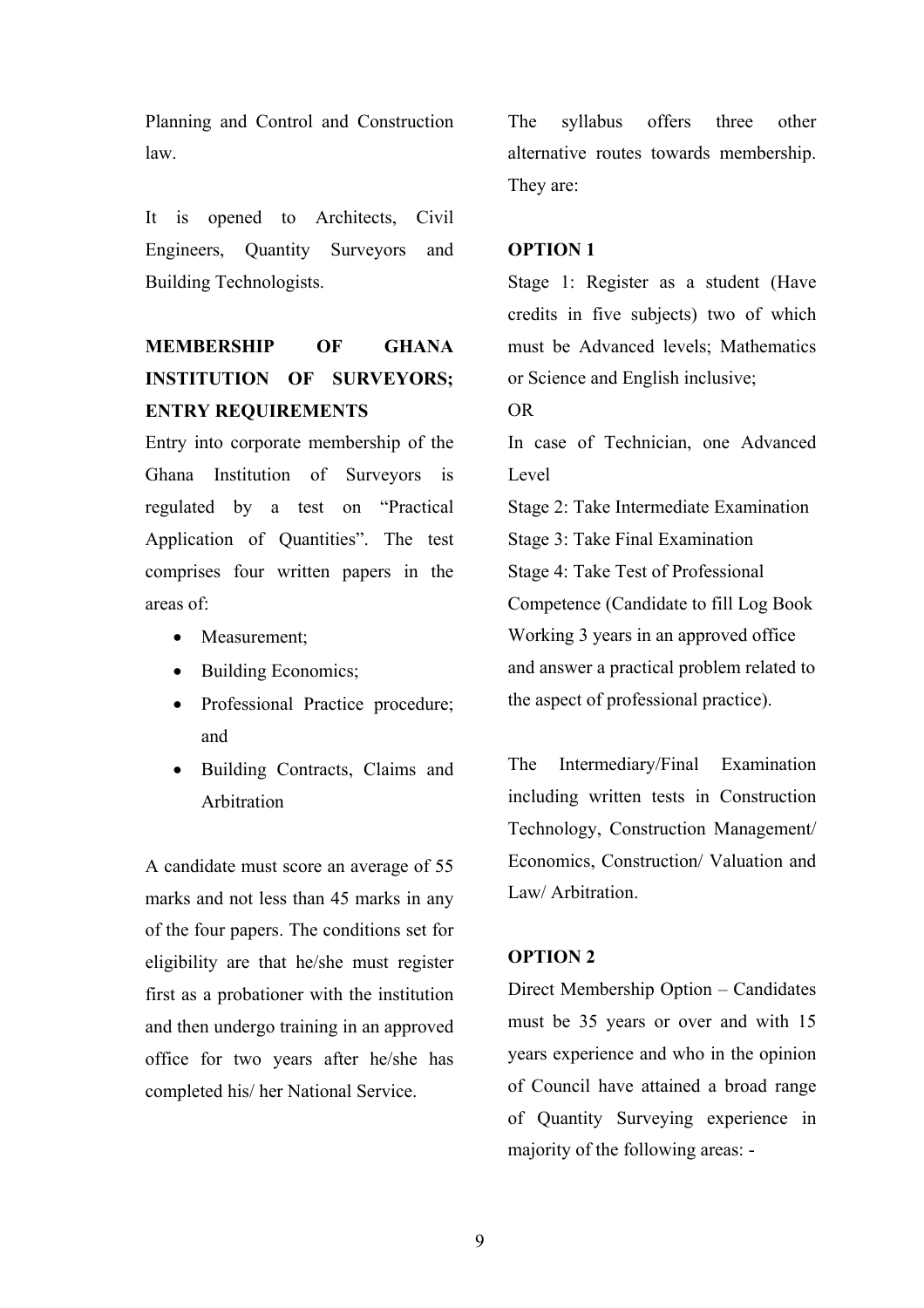- a) Design Cost Advice and Cost Planning
- b) Pre-contract work
- c) Early Advice to Clients

If accepted, the Candidate shall take a written examination in: -

- a) Tendering and Pricing
- b) Construction Cost Management
- c) Organisation Management and Finance
- d) Law and Arbitration

On being successful he shall enroll for the Test of Professional competence, which is same as for Option 1.

### **OPTION 3**

Council granting full exemption to candidate with Diplomas/ Degrees from accredited Institutions. This candidate enters only for the test of Professional Competence.

The Institution regards graduates from the Polytechnics as Technicians. The implementation of a new syllabus compiled by the Council of the Institution, however, could create the opportunity for the Polytechnic graduate to become a corporate member of the Institution.

## **ROLE OF THE QUANTITY SURVEYOR**

A Major reform of the structure of Royal Institute of Chartered Surveyors (RICS) of which the Ghana Institution of Surveyors (GhIS) is a member in 2001 brought an end to the traditional 7 divisions of membership, which were

- Building Surveying
- General Practice
- Geomatics (Formerly Land And Hydrographic Survey)
- Minerals And Environmental Management
- Planning And Development
- Quantity Surveying
- Rural

An RICS report identified the Core Skills and Knowledge Base of The Quantity Surveyor (1992) to include

- Construction technology
- Measurement rules and conventions
- Construction economics
- Financial management
- Business administration
- Construction law

The report also identified a skill base that included: -

- Management
- Documentation
- Analysis
- Appraisal
- Quantification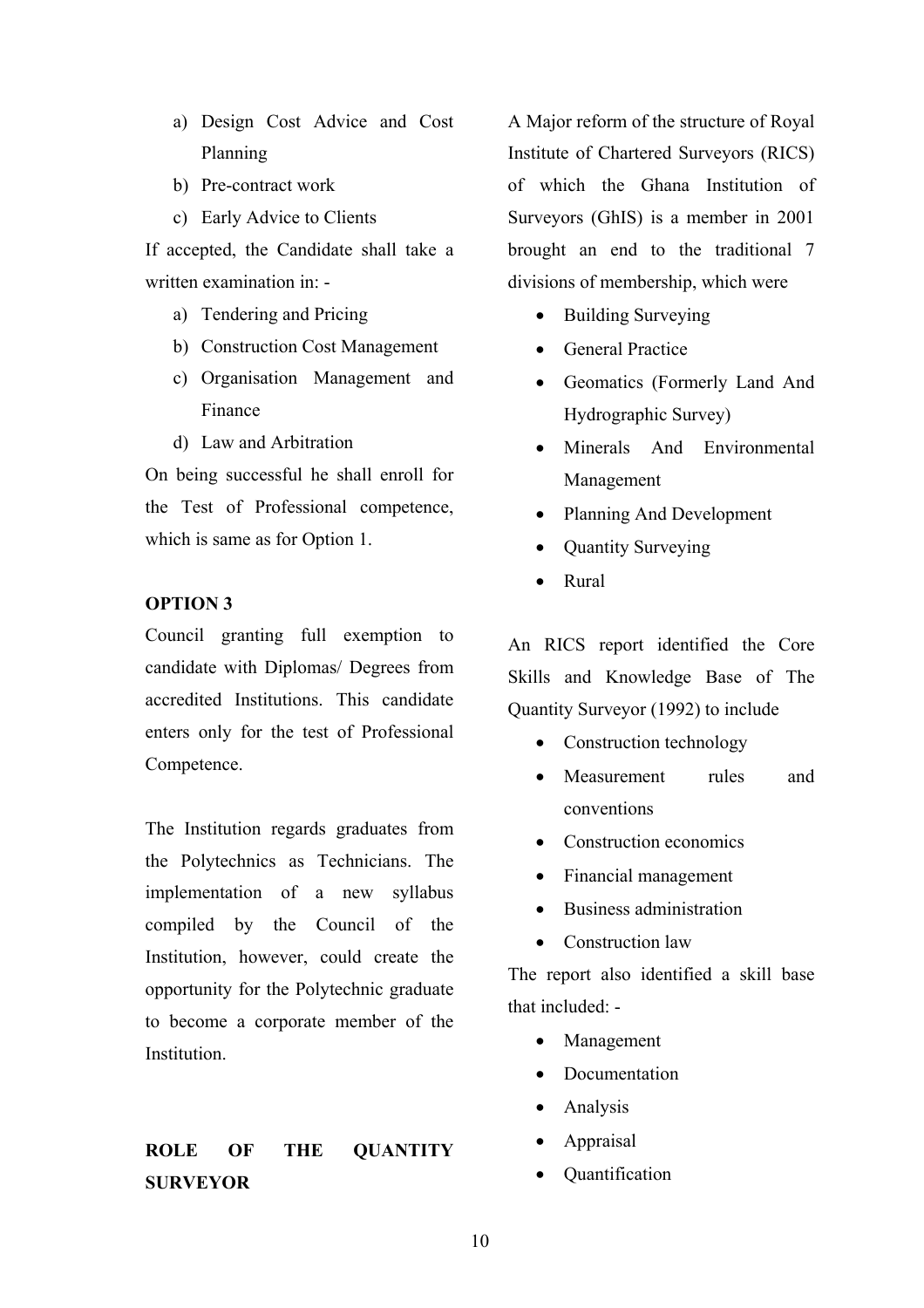- **Synthesis**
- Communication
- Construction Cost And Price Forecasting
- Procurement Advice
- Contract Administration

Measurement which for some years ago was the foremost discipline is now no longer considered a core skill but rather responsible for unique analytical abilities. It became considered as a technical process that underlies all QS functions. Measurement itself however was found to rely more on a comprehensive understanding of the subjects listed above, rather than standing as an academic subject in its own right.

There are two kinds of Quantity Surveyors. They are the Client's QS and the Contractor's QS. The responsibilities of the client's QS include the preparation of Bills of Quantities and the giving of advice on what a project would cost. He/she also does cost planning during the design stage of a project, examines tenders, prices quantities and reports his/her findings. S/he also negotiates rates with contractor on negotiated contracts, valuing work in

The distinctive skill of a Quantity Surveyor lies in his/her ability to analyse a project using the above knowledge and apply it to the following areas: -

progress and making recommendations as to payments to be made to the contractor including advising on the financial aspects of variations. The object of study of Quantity surveying also enables one to prepare final accounts on completion of final contract works and also give advice on the financial and contractual aspects of contractor's claims.

The Contractor's Quantity surveyor on the other hand engages him or herself in the preparation of BOQ's for small contracts, agrees on measurements with the client's contractor for any specific project. He also collects information about cost of various operations or method of construction from which the contractor can prepare future estimates.

The contractor's QS also assist in the preparation of production bonus schemes and also does cost control at the construction stage based on the budget and actual cost. This is done in a bid to know possible effects on cash flow of discrepancies that may arise between the actual and the budgeted. Finally he/she also prepares the project report and